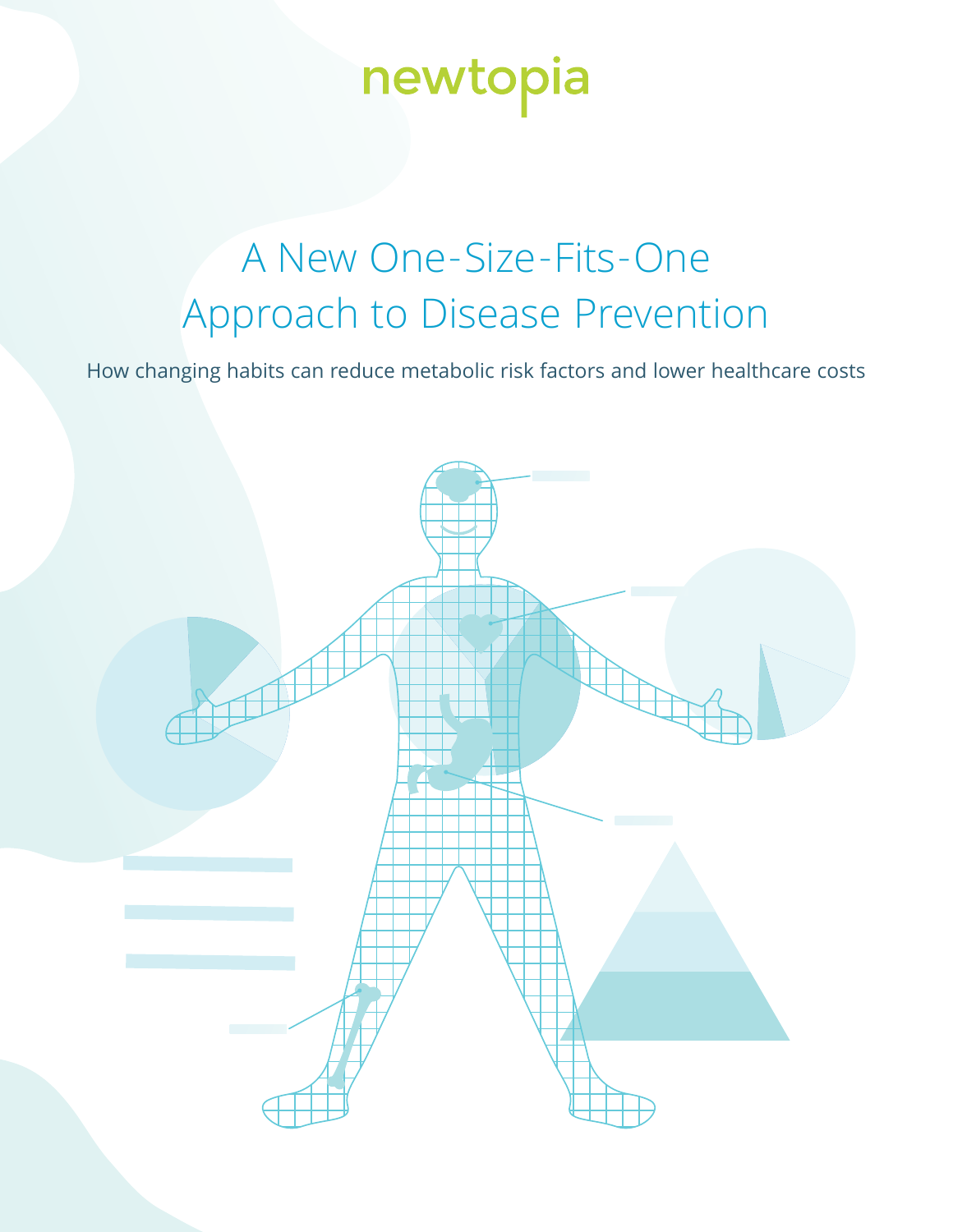#### **TABLE OF CONTENTS**

| A New Reality                        | 3  |
|--------------------------------------|----|
| The Obesity - Covid-19 Connection    | 4  |
| Obesity and the Metabolic Syndrome   | 5  |
| The Cost of Metabolic Syndrome       | 6  |
| Could Your Benefits Program Do More? | 7  |
| A Case Study for Success             | 8  |
| <b>Behind the Results</b>            | 9  |
| Why Genetic Engagement?              | 10 |
| About Newtopia                       | 11 |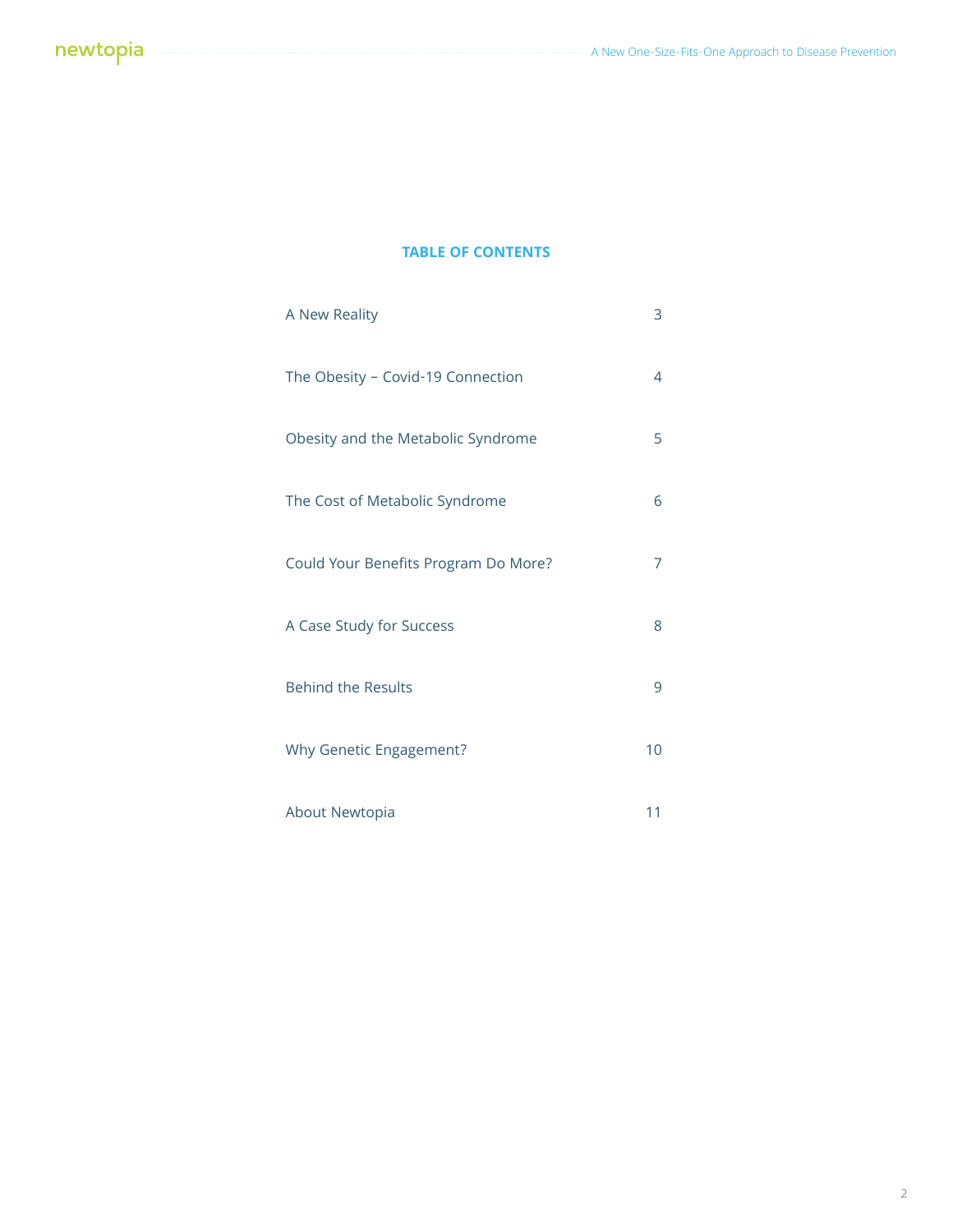#### newtopia

### A New Reality

Benefit leaders are constantly challenged with doing more with less. Change is often a part of that equation. But the Covid-19 pandemic has taken these challenges to an entirely new level. Besides the potentially tragic effect on individuals, the virus has created significant economic pressure and uncertainty for companies. These pressures are expected to extend well into 2021.

While employers continue their efforts to keep employees safe, there is a less obvious side of safety that may be overlooked: the existing health of their employees. Five years ago, it was estimated that 60 percent of Americans had at least one chronic condition, and 42 percent had multiple chronic conditions; chronic disease prevalence continues to grow<sup>1</sup>. Chronic conditions we now know greatly impact the severity of COVID, as well as the cost to treat those infected.



**REPORT**

| with and without underlying conditions.                         |                                                   |                                |                        |  |
|-----------------------------------------------------------------|---------------------------------------------------|--------------------------------|------------------------|--|
| No. (%)                                                         |                                                   |                                |                        |  |
|                                                                 | <b>Reported hospitalizations</b><br>including ICU | <b>Reported ICU admissions</b> | <b>Reported deaths</b> |  |
| <b>Among all patients</b>                                       | 14                                                | 2.3                            | 5.4                    |  |
| Among patients with reported<br>underlying health conditions    | 45.4                                              | 8.5                            | 19.5                   |  |
| Among patients with no reported<br>underlying health conditions | 7.6                                               | 1.5                            | 1.6                    |  |

**Reported hospitalizations, intensive care unit (ICU) admissions, and deaths among laboratory-confirmed Covid-19 patients** 

Hospitalizations were six times higher among patients with a reported underlying condition than those without reported underlying conditions (45.4% versus 7.6%)

Deaths were 12 times higher among patients with reported underlying conditions compared with those without reported underlying conditions (19.5% versus 1.6%)<sup>2</sup>.

To fully protect your employees and your company from the effects of Covid-19, we must first address the underlying health risk factors that make this pandemic so deadly.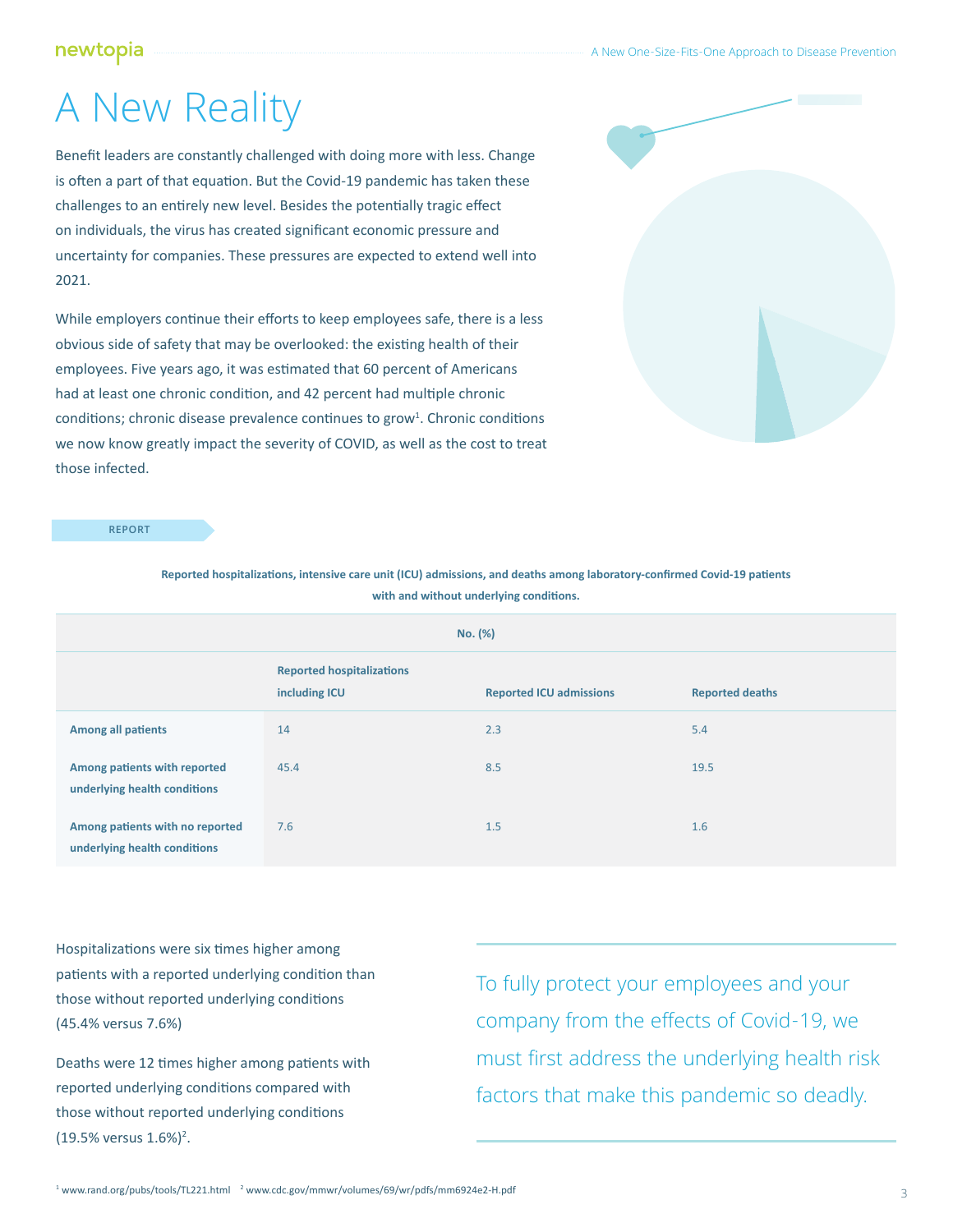### The Obesity — Covid-19 Connection

Evidence now suggests that obese Covid-19 patients have a greater likelihood of becoming severely ill from the virus<sup>3</sup>. One study found obese patients had a 142% greater risk of developing pneumonia related to Covid-19.<sup>4</sup> The link is so compelling that the Centers for Disease Control have now included severe obesity as a separate risk factor for Covid-19 severity. <sup>5</sup>



### Weight as an Independent Factor in Covid-19 Severity

If employers weren't already convinced of the significant impact obesity has on the health of their employees and their company, Covid-19 should serve as a wake-up call.



4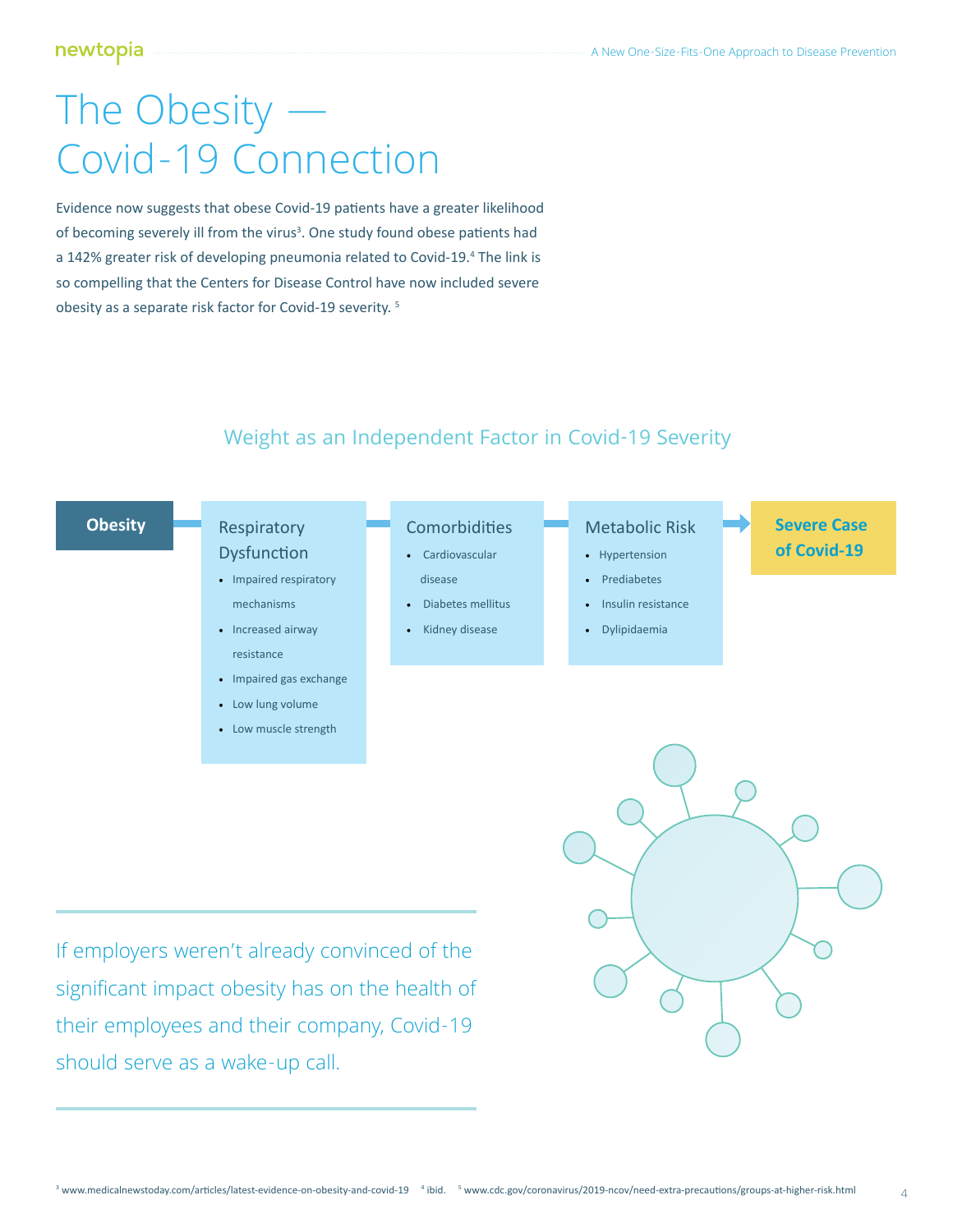### Obesity and Metabolic Syndrome

Metabolic Syndrome is the clinical term and risk categorization for pre-obesity, pre-type 2 diabetes, prehypertension, and heart disease Nearly 47 million adults in the US have Metabolic Syndrome, or 24% of the population.<sup>6</sup> That means they have at least three of five risk factors. For those over 50 years of age, that number almost doubles (44%). Another 33% of the population have one to two risk factors.

Of all contributing factors for metabolic syndrome, waist circumference (BMI) is the most important indicator of risk.

#### Risk Factors For Metabolic Syndrome

Out-of-range waist circumference or BMI

- $\sum$  Elevated blood glucose
- $\mathbf 3$  Elevated blood pressure
- 4 Elevated triglycerides
	- 5 Low HDL cholesterol

It is estimated that half of all adults will be obese in the next 10 years, leading to significant economic strain on employers and health plans.<sup>7</sup>

**5X** as likely to develop type 2 diabetes

2**X** as likely to develop heart disease

**3X** as likely to develop stroke

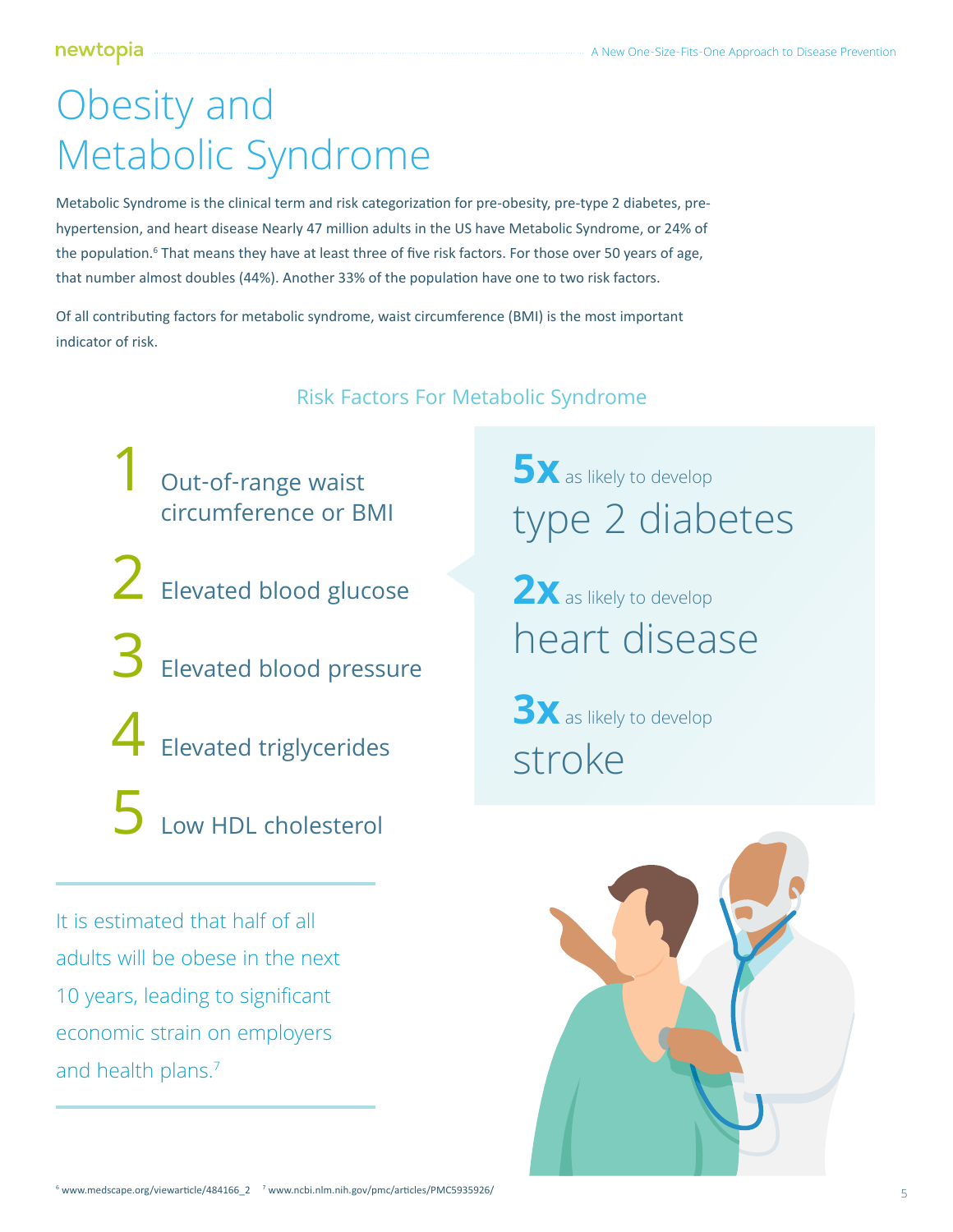A New One-Size-Fits-One Approach to Disease Prevention

### Obesity and Metabolic Syndrome

Chronic diseases cost the US more than \$3.8 trillion, nearly 20% of our nation's GDP.<sup>8</sup> For employers, a healthy employee will cost around \$3,400.<sup>9</sup> This is just for medical costs, not factors such as lost productivity. Today, most of a typical company's employees have at least one of the five factors leading to Metabolic Syndrome. For employees who have three factors, those costs increase 60%, or up to \$5,400. If you factor in the cost of treating one of these employees for Covid-19, the increase is exponential.

The financial health of a company is directly aligned with the health of its employee population.

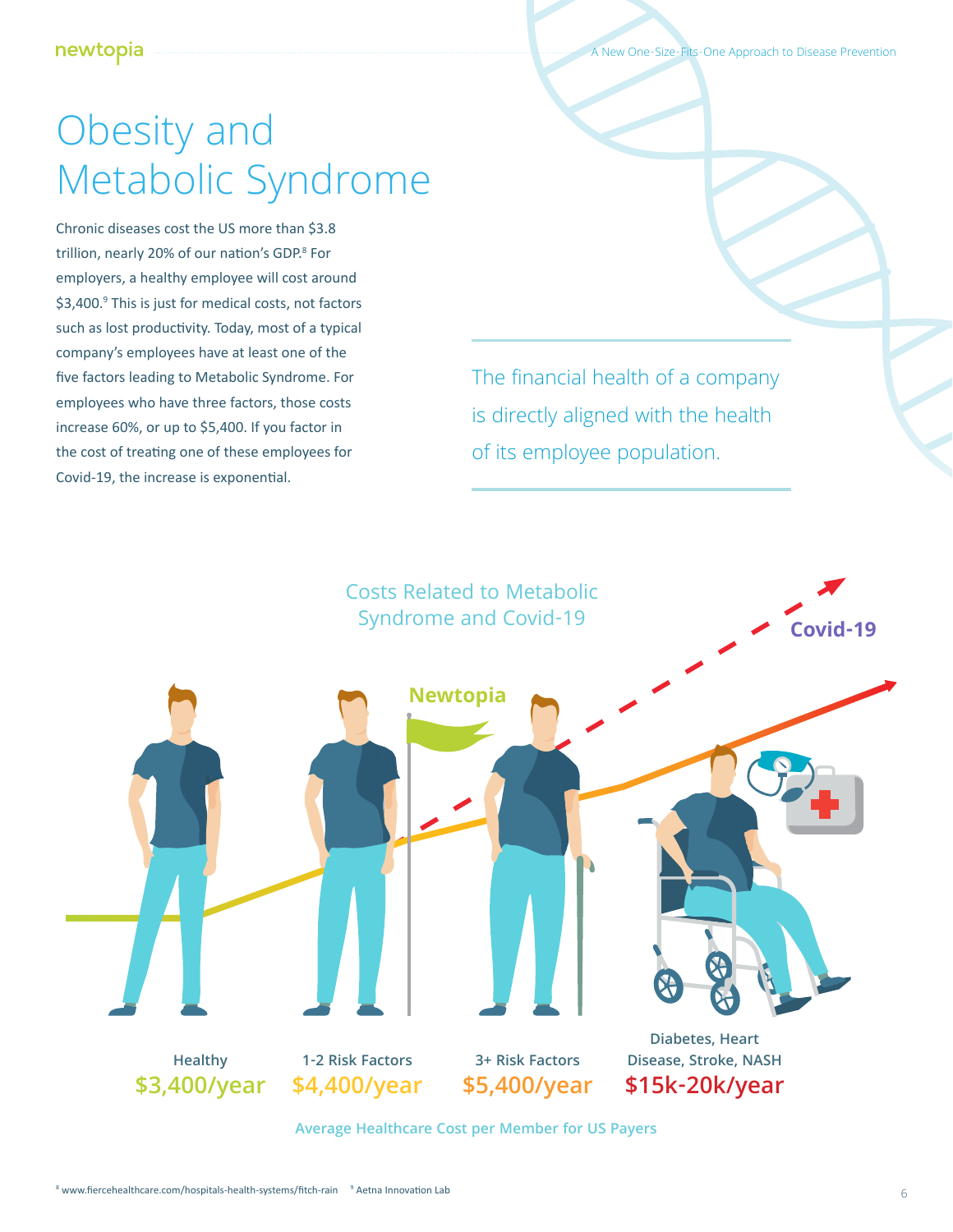## Could Your Benefits Program Do More?

As of the end of May 2020, more than 1.7 million people in the US had been diagnosed with Covid-19 and more than 100,000 had died.<sup>10</sup> While the virus has now leveled off and most areas of the nation have begun to reopen, some experts warn there may be an uptick of cases in the fall or even into next year. Harvard University recently released a new mathematical Covid-19 model that indicates we could see a resurgence as late as 2024.<sup>11</sup>

The point is that the virus will be with us for some time yet. That means employers will need to reinforce their efforts to keep employees and their bottom lines—healthy. Evaluating the effectiveness of current health benefits programs is a great place to begin.

Is your current benefits program driving value for your company and better health for your employees?

#### Start by asking these questions:

- **• Are your employees actively using existing benefits and programs?**
- **• Have your healthcare costs gone down since implementing the programs?**
- **• Have your current programs increased employee satisfaction and engagement?**
- **• Do your benefits vendors guarantee performance?**
- **• How well do your existing benefits programs align with your other employee-engagement programs?**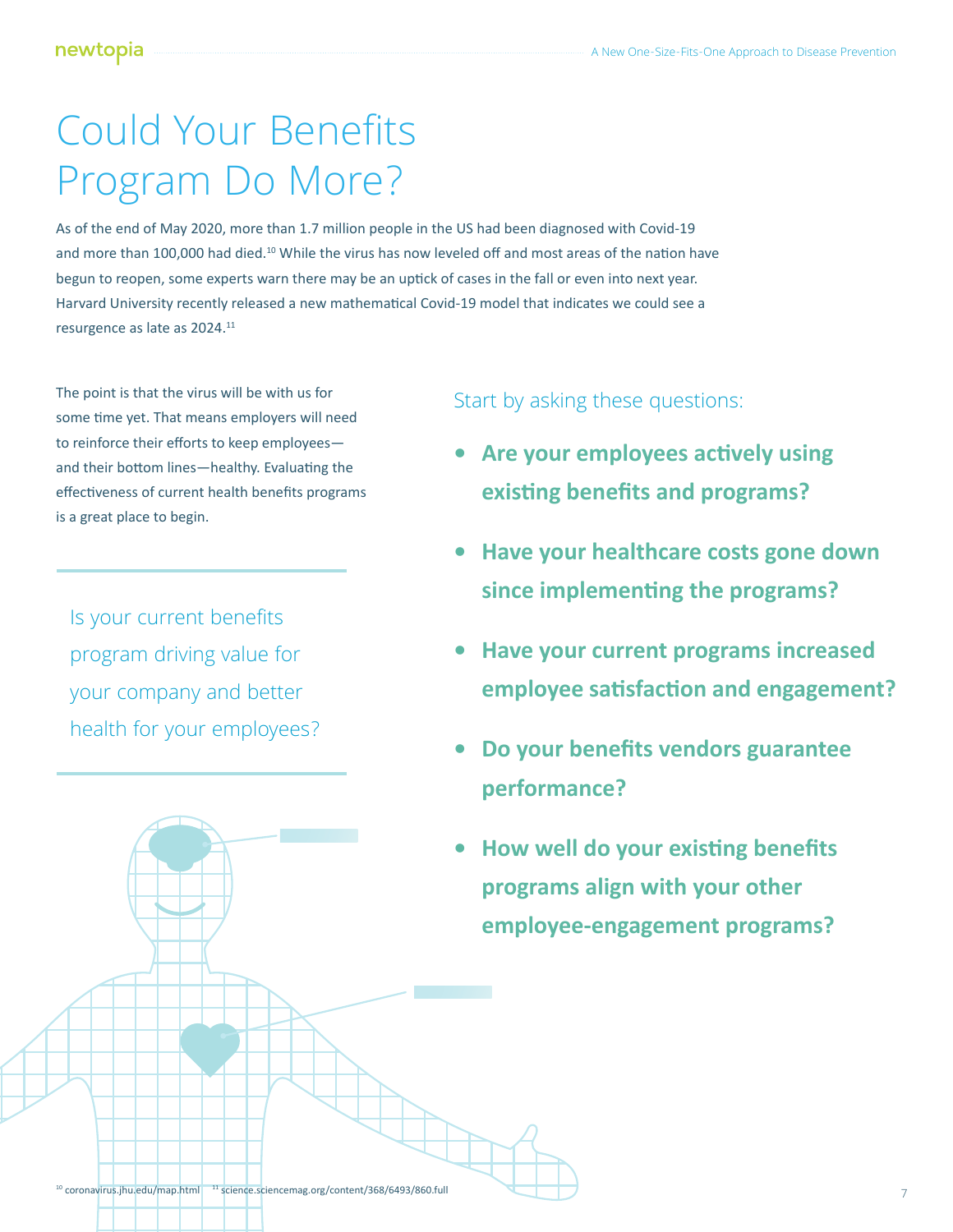### A Case Study for Success

In 2015, insurance giant Aetna partnered with Newtopia, a habit-change platform for disease prevention, to conduct a one-year program focused on reducing its employees' risk of developing metabolic syndrome.<sup>12</sup> The program included a limited genetic profile (opt in) and psychosocial assessment for each participant. Participants were also paired with an "Inspirator," an expert trained in the fields of nutrition, exercise, genetics, and behavioral science. Inspirators were chosen based on each participant's psychosocial profile. Participants also received a custom-built app that connected them to their Inspirator and a smart scale that was provided by Newtopia.



90% of participants who stayed with the program for 2 years saw continued improvements averaging from 10 to 22 pound weight loss.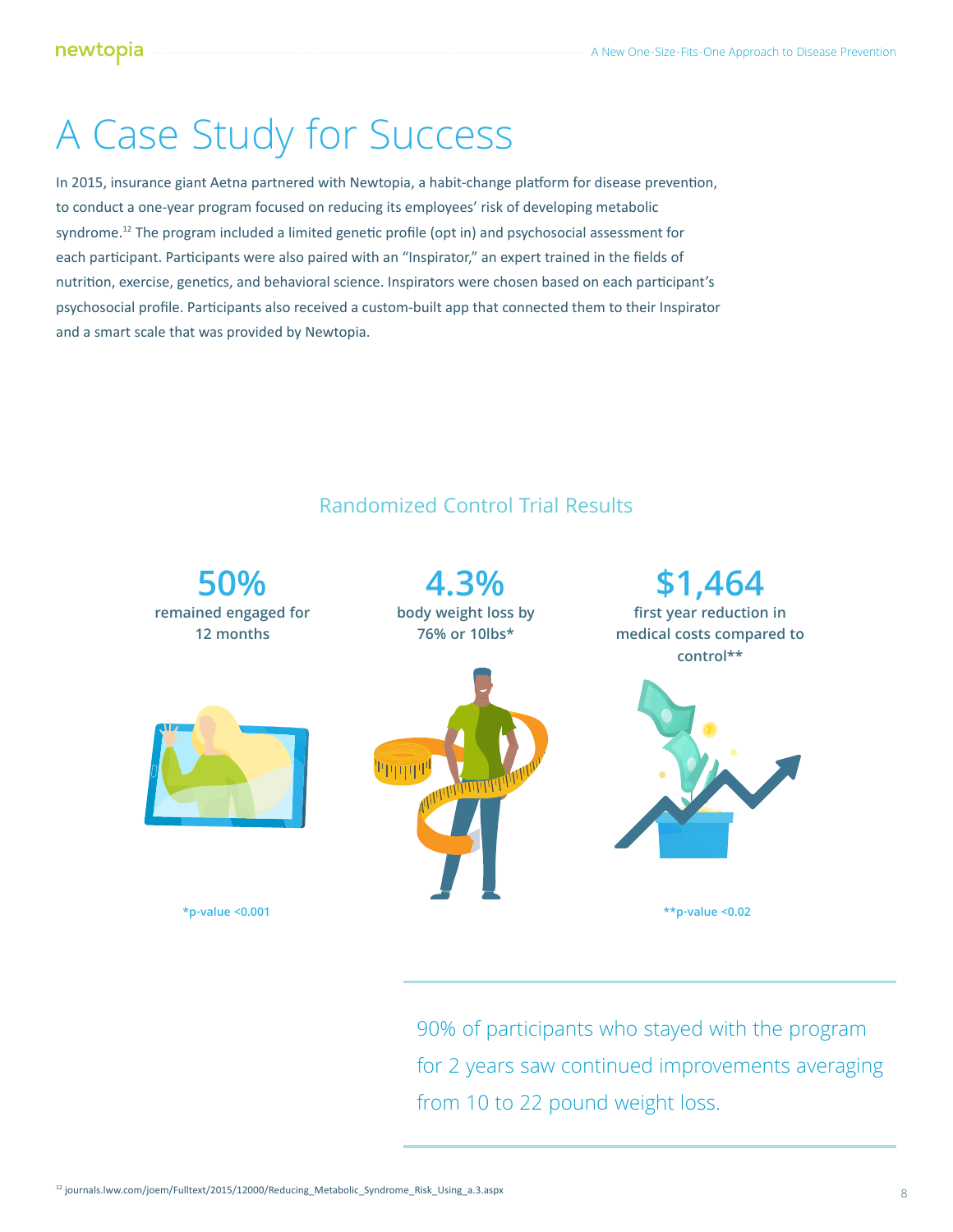#### newtopia

### Behind the Results

Traditional employee health benefit programs see early progress as employees sign up and give it a try. But that approach is unsustainable as momentum wanes past the first few months when participants lose motivation or don't see the results they expected. According to Jeff Ruby, founder and CEO of Newtopia, "Traditional programs are based on a one-sizefits-all approach where every participant is given the same information in a limited number of formats. They're designed like a lesson plan or class you'd have in school, not around the individual."

Newtopia differs in that it provides personalized "one-size-fits-one" programs curated to each participant's unique needs and preferences, which are determined based on behavioral, genetic, and social determinant data.

Content is curated for the individual and gamified based on the participant's personality, motivation, and preferences, leading to long-term, sustainable habit change.



#### Engagement Built Around the Patient, Not the Program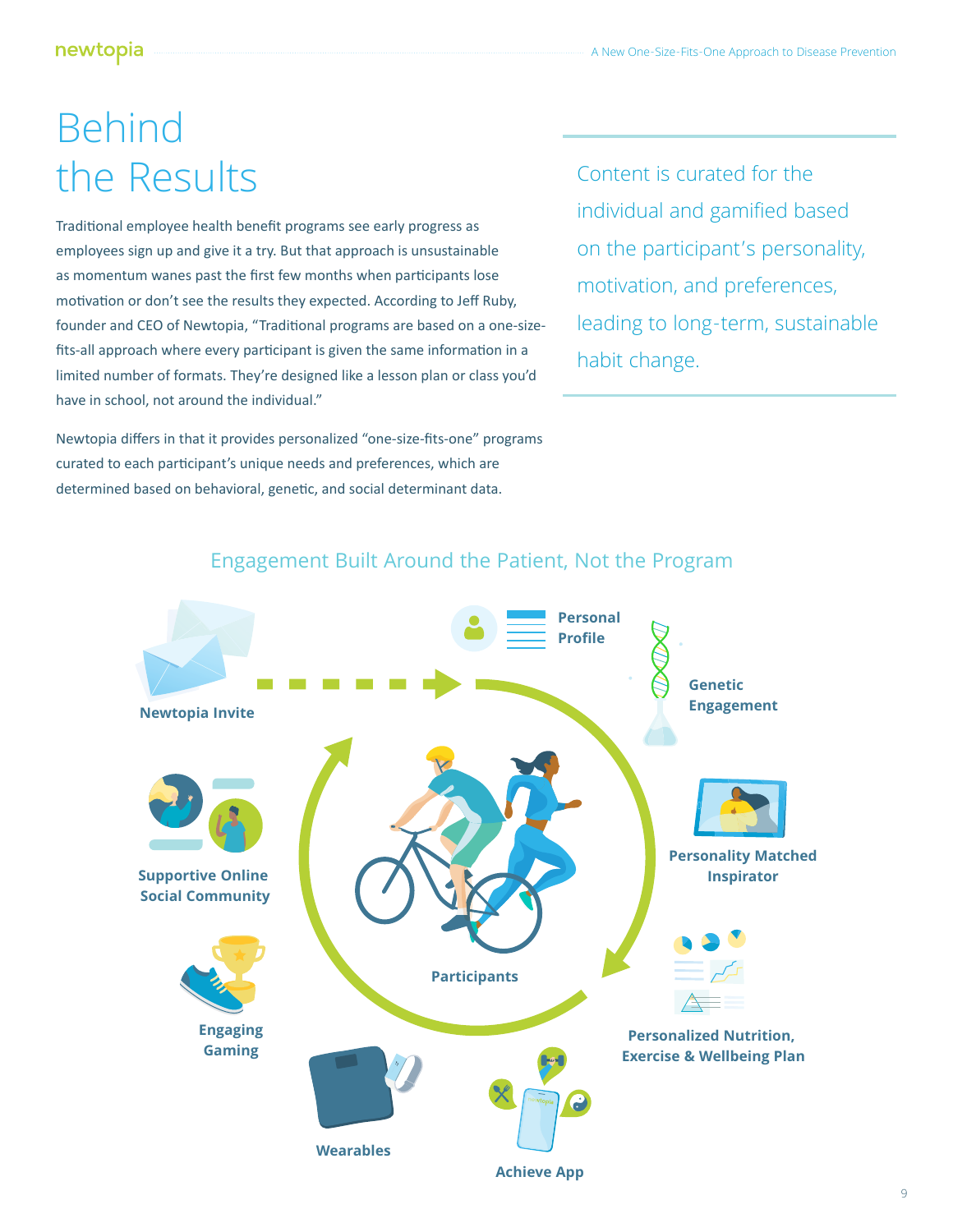## Why Genetic Engagement?

In most cases, there is no single factor that causes an individual to gain weight. It's about more than calories in and calories out—much more. Lifestyle, family, environment, behaviors, personality, and motivation are all important contributors. Research now suggests genetics plays a role.<sup>13</sup>

It's important that participants understand the role their genes play in their ability to lose weight. This insight helps Newtopia design a more customized experience with personalized lifestyle recommendations.

### Engagement Built Around the Patient, Not the Program